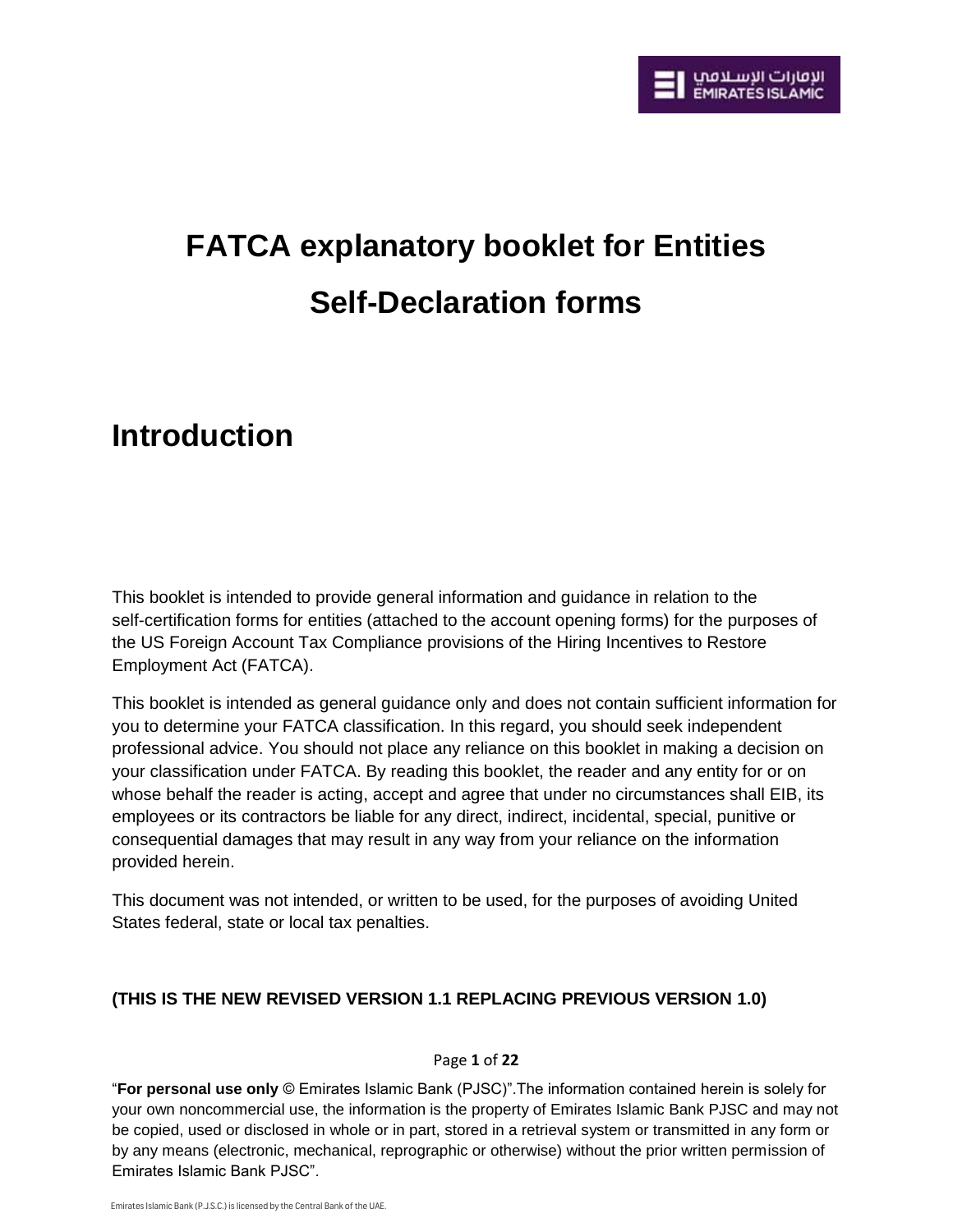#### **Classification of entities under FATCA**

For the purposes of FATCA and on the instructions of the Central Bank of UAE all entities must be classified into specific categories. We have set up below a general overview of certain classifications relevant to entities.

## **1. Financial Institution as that term is defined for FATCA purposes**

a. FI in an IGA country

Broadly, a financial institution (FI) in a country that has entered into a FATCA intergovernmental agreement (IGA) is one that falls within one of more of the following categories:

(i) Depository institution

An entity that accepts deposits in the ordinary course of a banking or similar business.

(ii) Custodial institution

An entity that holds, as a substantial portion of its business, financial assets for the account of others (20% gross income test for the three preceding calendar years).

(iii) Investment entity

An entity that conducts as a business (or is managed by an entity that conducts as a business) one or more of the following activities for or on behalf of a customer:

- $\triangleright$  Trading in money market instruments (cheques, bills, certificates of deposit, derivatives, etc.); foreign exchange; exchange; interest rate and index instruments; transferable securities; or commodity futures trading.
- $\triangleright$  Individual and collective portfolio management; or
- $\triangleright$  Otherwise investing, administering, or managing funds or money on behalf of other persons.
- (iv) Specified Insurance Company

#### Page **2** of **22**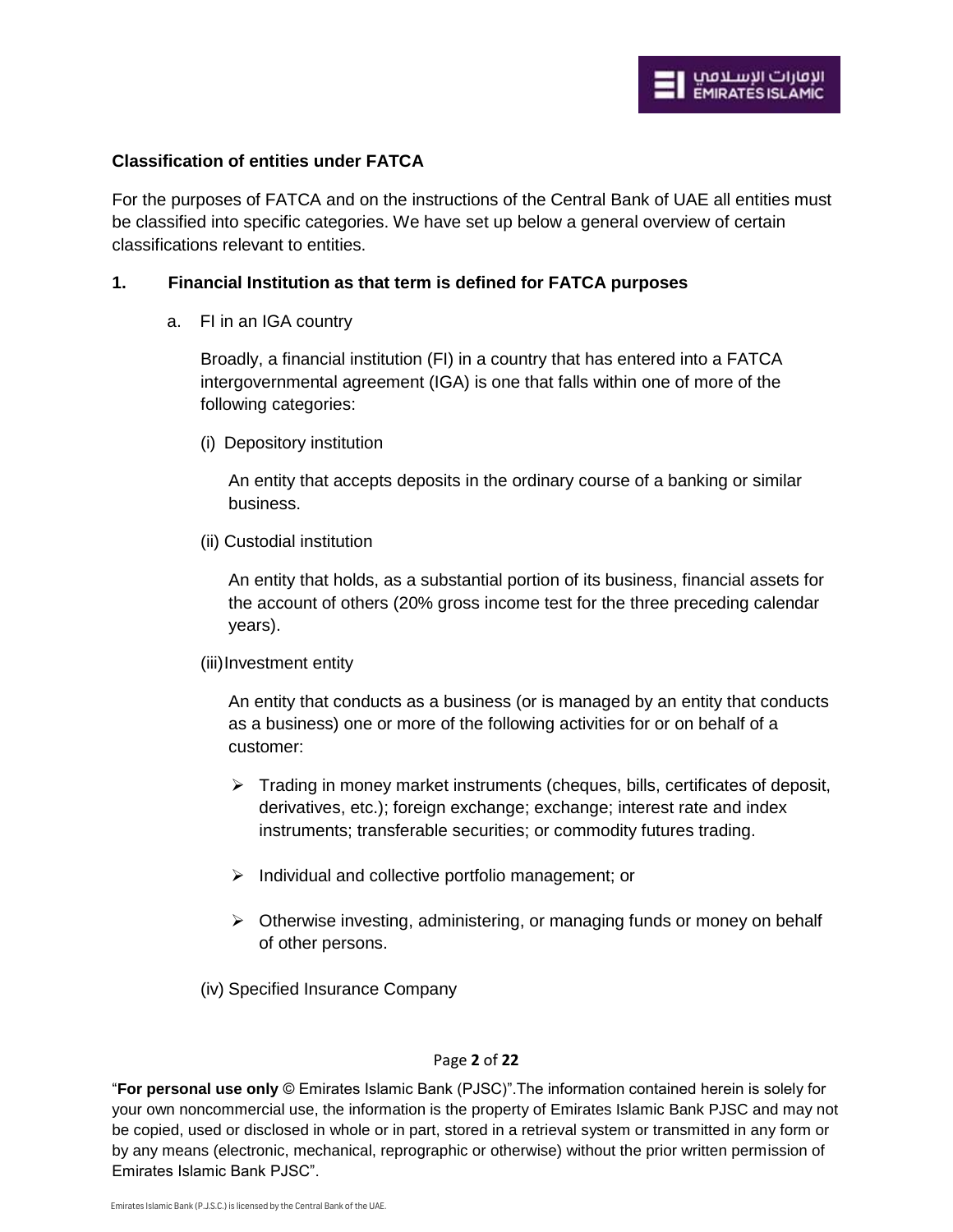An entity that is an insurance company (or the holding of an insurance company) that issues, or is obligated to make payments with respect to, a cash value insurance contract or an annuity contract.

b. FI in a non-IGA country

Broadly, a financial institution (FI) in a country that has not entered into an IGA is one that falls within one of more of the following categories:

(i) Depository institution/custodial institution/specified insurance company

Broadly the definition of these entities is similar to the one set up under 1.a. above.

(ii) Investment entity

In general terms, an entity would be an investment entity, if it falls within any *one or more* of the following categories:

- a) An entity that primarily conducts as a business one or more of the following activities on behalf of a customer:
	- $\triangleright$  Trading in money market instruments (cheques, bills, certificates of deposit, derivatives, etc.); foreign exchange; exchange; interest rate and index instruments; transferable securities; or commodity futures trading.
	- $\triangleright$  Individual and collective portfolio management; or
	- Otherwise investing, administering, or managing funds or money on behalf of other persons.
- b) The entity's gross income is primarily attributable to investing, re-investing or trading in financial assets and the entity is managed by a depository institution, a custodial institution, a specified insurance company or an investment entity described at (i) above.
- c) The entity functions or holds itself out as a collective investment vehicle, mutual fund, exchange traded fund, private equity fund, hedge fund, venture capital fund, leveraged buy-out fund or any similar investment vehicle

# Page **3** of **22**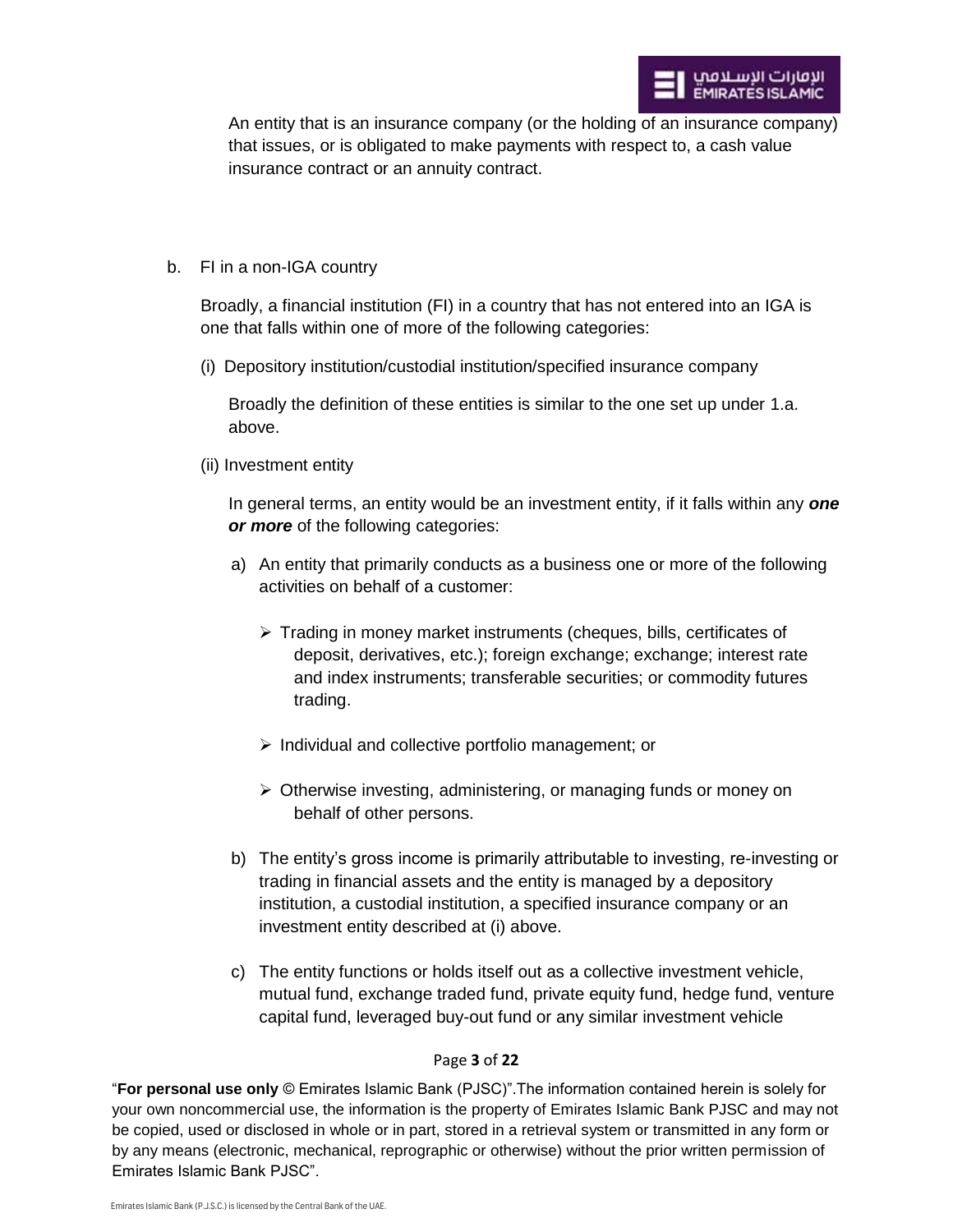

established with an investment strategy of investing, re-investing or trading in financial assets.

(iii) Holding company or treasury centre

Broadly, in order to be a foreign financial institution, the holding company or treasury centre must be part of an expanded affiliated group (see Appendix 3) that includes a depository institution, custodial institution, specified insurance company or an investment entity under b) or c) above, or is formed in connection

with or availed by, among others, a collective investment vehicle, mutual fund or PE fund or similar investment vehicle.

A holding company is one whose primary activity consists of holding (directly or indirectly) all or part of the outstanding shares in one or more members of its expanded affiliated group.

A treasury centre is an entity which primary activity is to enter into investment, hedging and financing transactions with or for members of its expanded affiliated group for certain specified purposes.

c. Non-reporting financial institutions as defined in the UAE IGA

See Appendix 1

d. deemed compliant under FATCA Regulations

See Appendix 2

# **2. Specified U.S. Person**

You will be a "Specified U.S. Person" if you are:

- a. A partnership or corporation organized in the United States or under the laws of the United States or any State of the United States,
- b. A trust if:
	- (i) A court within the United States would have authority to render orders or judgments concerning substantially all issues regarding administration of the trust, and

#### Page **4** of **22**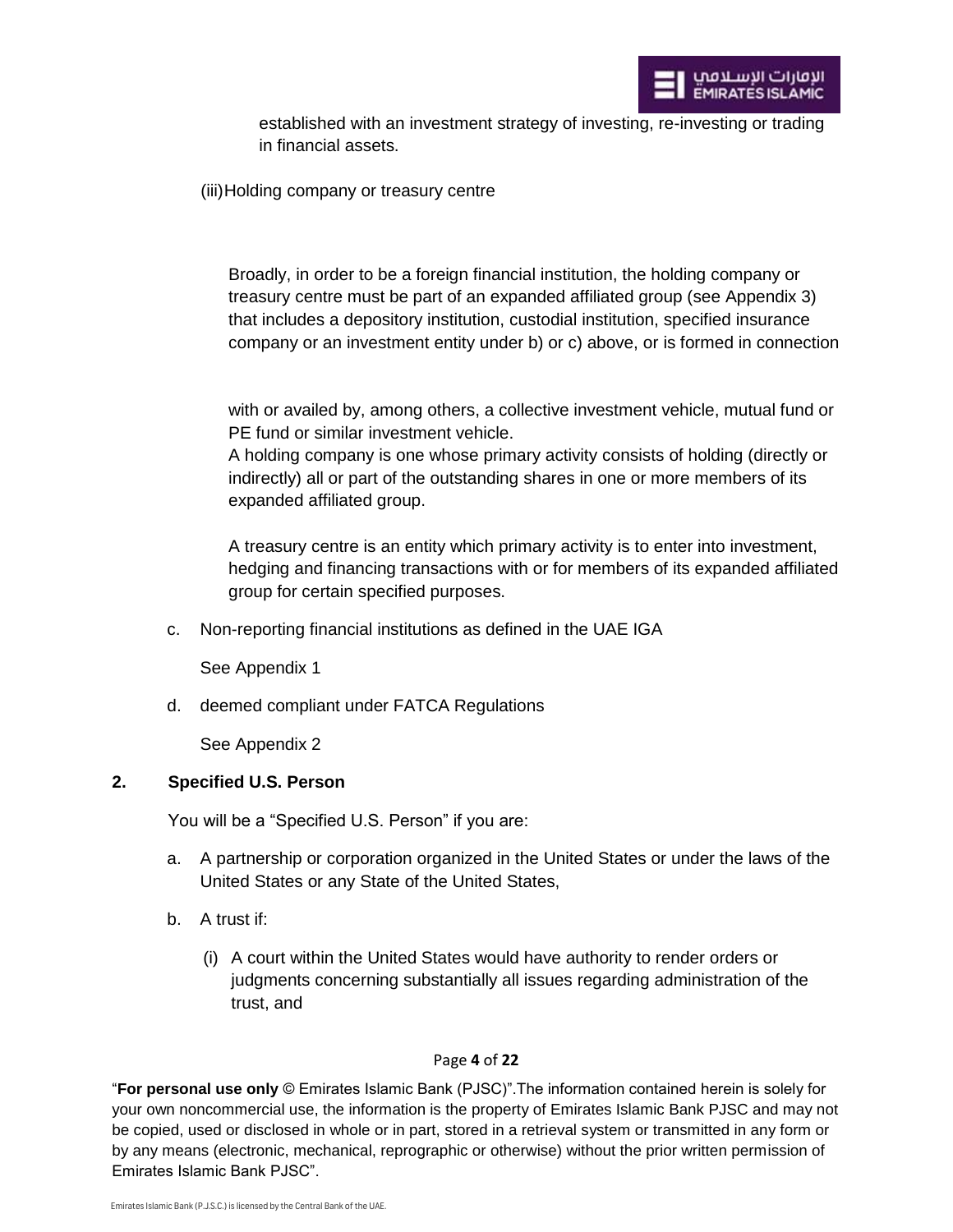(ii) One or more U.S. persons have the authority to control all substantial decisions of the trust,

Or

c. An estate of a decedent that is a citizen or resident of the United States.

You will not be a "Specified U.S. Person" in any of the following circumstances:

- a. You are a corporation the stock of which is regularly traded on one or more established securities markets. See Appendix 3.
- b. You are a corporation and a member of the same expanded affiliated group as a corporation whose stock is regularly traded on an established securities market.
- c. You are a wholly owned agency or instrumentality of the United States.
- d. You are a State of the United States, the District of Columbia, a U.S. territory, a political subdivision or any wholly owned agency or instrumentality of a U.S. State or Territory.
- e. You are any organization exempt from taxation under Section 501(a) of the U.S. Internal Revenue Code (broadly U.S. charities) or an individual retirement plan as defined in section 7701(a) (37) of the U.S. Internal Revenue Code.
- f. A bank as defined in section 581 of the U.S. Internal Revenue Code (broadly, a U.S. bank).
- g. A real estate investment trust (REIT) as defined in section 856 of the U.S. Internal Revenue Code.
- h. A regulated investment company as defined in section 851 of the U.S. Internal Revenue Code or an entity registered with the U.S. Securities and Exchange Commission under the Investment Company Act of 1940.
- i. Any common trust fund as defined in section 584(a) of the U.S Internal Revenue Code.
- j. Any trust that is exempt from tax under section 664(c) of the U.S. Internal Revenue Code or is described in 4947(a) (1) of the U.S. Internal Revenue Code.

# Page **5** of **22**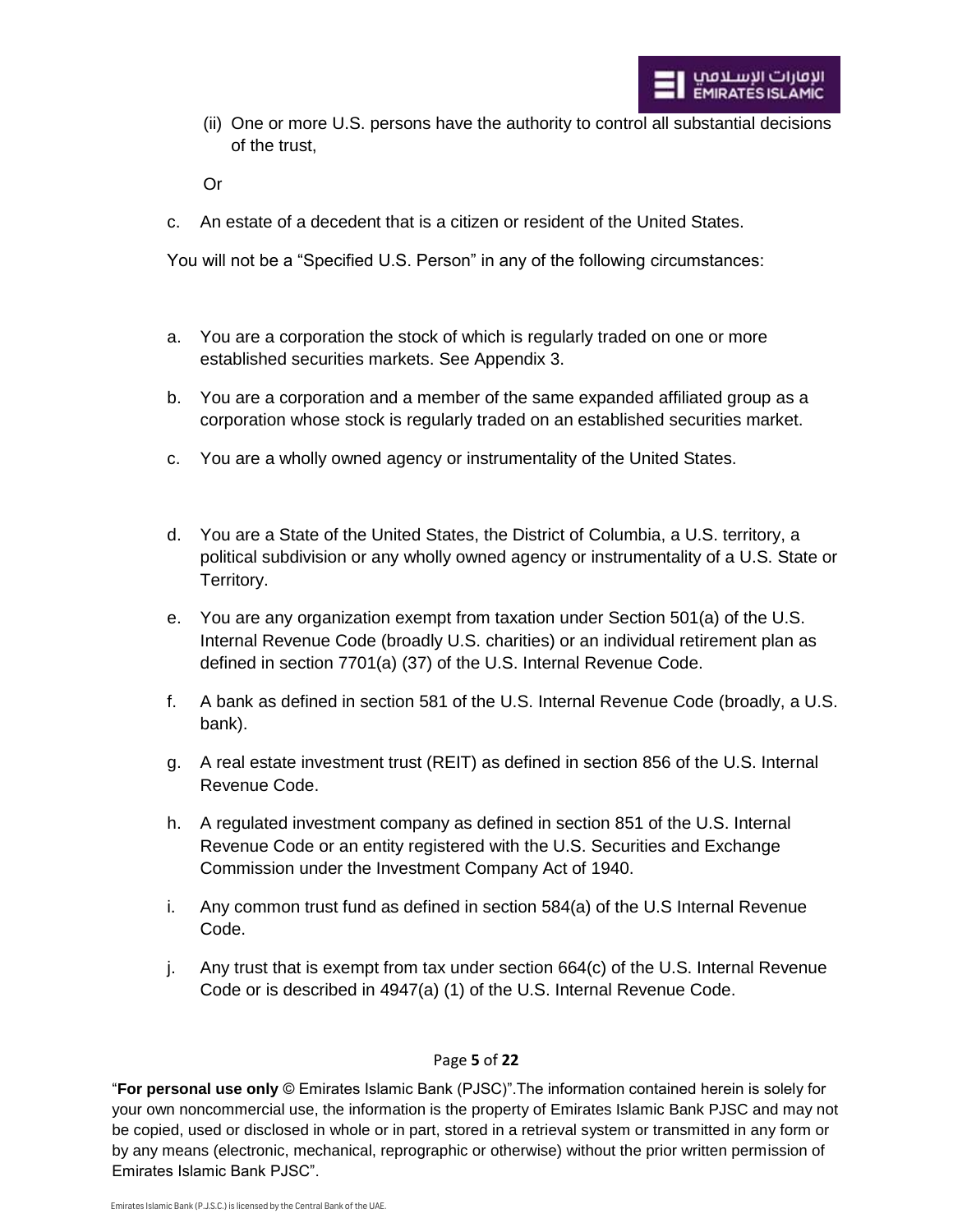- k. A dealer in securities, commodities or derivative financial instruments that is registered as such under the laws of the United States or any State of the United States.
- l. A broker as defined in section 6045(c) of the U.S. Internal Revenue Code.
- m. A tax-exempt trust under a plan that is described in sections 403(b) or 457(b) of the U.S. Internal Revenue Code.

# **3. Exempt beneficial owner**

We have set out below the categories of exempt beneficial owner. Note that the below does not set out all of the conditions that must be met in order for exempt beneficial owner status to apply. If you intend to sign a self-certification form on the basis that you are an exempt beneficial owner, you must satisfy yourself that you fall within one of the relevant categories and that all of the applicable requirements have been met. This may necessitate obtaining advice from a professional adviser.

a. Governmental Entity

Any non-U.S. government, any political subdivision of a non-U.S. government, (which, for the avoidance of doubt, includes a state, province, county, or

municipality), or any wholly owned agency or instrumentality of a non-U.S. government or any one or more of the foregoing.

This category is comprised only of the integral parts, controlled entities (broadly, entities that are 100% owned and controlled by a non-U.S. government or a government entity), and political subdivisions of a non-U.S. government.

b. International organisation

Any international organisation or wholly owned agency or instrumentality thereof. This category includes any intergovernmental organisation (including a supranational organisation) that meets all of the following conditions:

(i) It is comprised primarily of non-U.S. governments,

#### Page **6** of **22**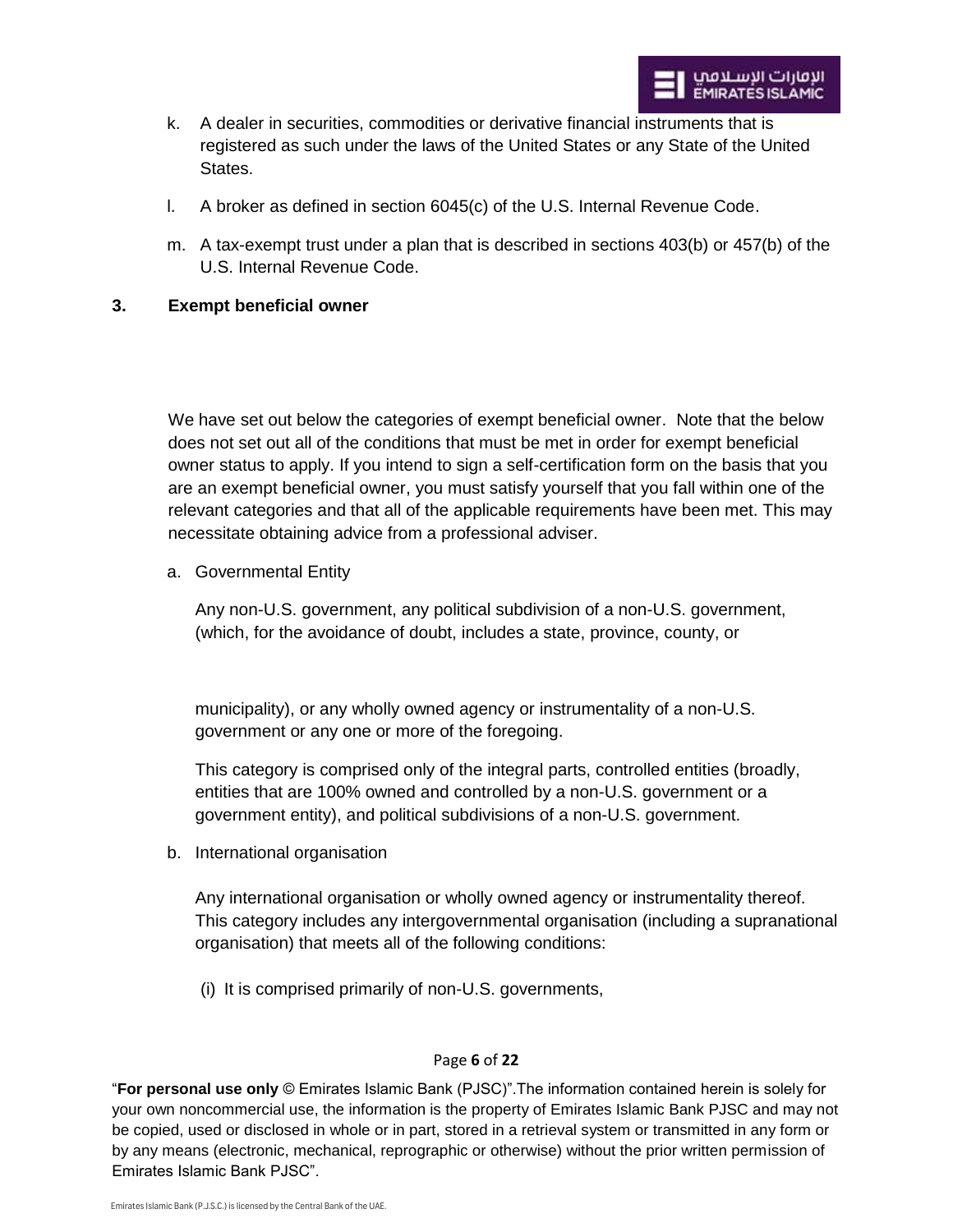(ii) It has in effect a headquarters agreement with the UAE or other foreign government or is recognized as an intergovernmental or supranational organization under foreign law, and

(iii) The income of the organisation does not inure to the benefit of private persons.

c. Central bank

A bank that is by law or government sanction the principal authority, other than the government of the UAE itself, issuing instruments intended to circulate as currency.

d. Treaty qualified retirement fund

A fund established in a country with which the United States has an income tax treaty in force, provided that the fund is entitled to benefits under such income tax

treaty on income that it derives from sources within the United States (or would be entitled to such benefits if it derived any such income) as a resident of the other country that satisfies any applicable limitation on benefits requirement, and is operated principally to administer or provide pension or retirement benefits.

e. Broad participation retirement fund

A fund established to provide retirement, disability, or death benefits, or any combination thereof, to beneficiaries that are current or former employees (or persons designated by such employees) of one or more employers in consideration for services rendered. Note: a list of conditions must be met to qualify under this category, one of which is that no single beneficiary has a right to more than 5% of the fund's assets.

f. Narrow participation retirement fund

A fund established to provide retirement, disability, or death benefits to beneficiaries that are current or former employees (or persons designated by such employees) of one or more employers in consideration for services rendered. Note: a list of conditions must be met to qualify under this category, one of which is that the fund must have 50 or fewer participants.

g. Pension fund of an exempt beneficial owner

A fund established by an exempt beneficial owner to provide retirement, disability, or death benefits to beneficiaries or participants that are current or former employees of

#### Page **7** of **22**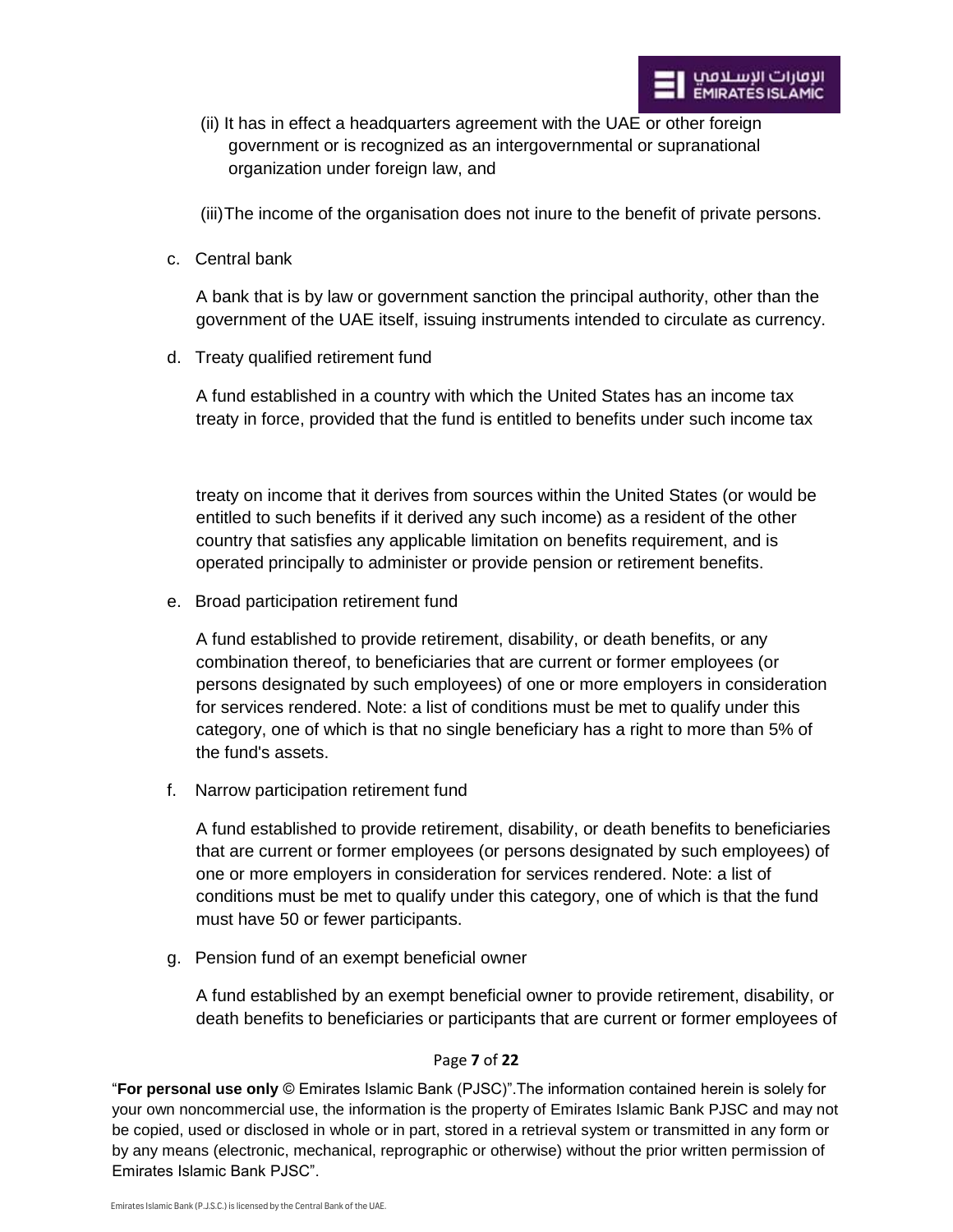the exempt beneficial owner (or persons designated by such employees), or that are not current or former employees, if the benefits provided to such beneficiaries or participants are in consideration of personal services performed for the exempt beneficial owner.

h. Investment entity wholly owned by exempt beneficial owners

An Entity that is a Financial Institution solely because it is an investment entity, provided that each direct holder of an equity interest in the entity is an exempt beneficial owner, and each direct holder of a debt interest in such entity is either a depository institution (with respect to a loan made to such Entity) or an exempt beneficial owner.

i. Governments of U.S. territories

 A person or entity which constitutes a government of a U.S. territory (i.e. one of American Samoa, the Commonwealth of the Northern Mariana Islands, Guam, the Commonwealth of Puerto Rico, or the U.S. Virgin Islands).

j. Fund formed under a plan similar to a section 401(a) plan

A fund formed under a pension plan that would meet the requirements of section 401(a) of the U.S. Internal Revenue Code otherwise than the requirement that the plan be funded by a trust created or organized in the United States.

k. Investment vehicles exclusively for retirement funds

A fund established exclusively to earn income for the benefit of one or more retirement funds described at d, e, f or j.

# **4. Non-financial foreign entity (NFFE)**

# **4.1 Definition**

An NFFE is an entity which is either:

(i) A non-U.S. entity that is not a "foreign financial institution" under the U.S. FATCA Regulations or is not a financial institution established in the UAE or a country which has signed a FATCA intergovernmental agreement, or

# Page **8** of **22**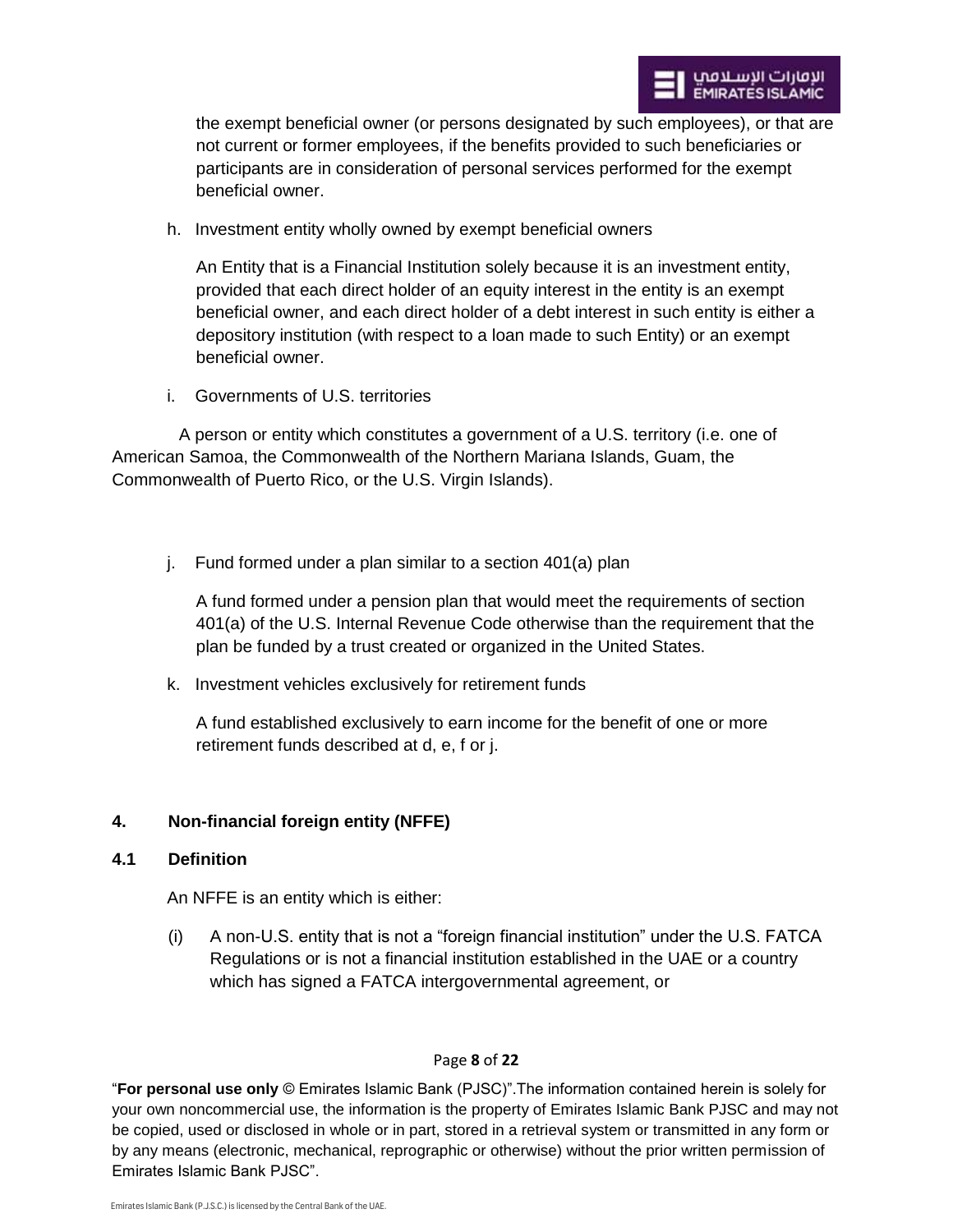(ii) Broadly an entity established and operated exclusively for religious, charitable, scientific, artistic, cultural, athletic or educational purposes, or is a professional organisation, business league, chamber of commerce, labour organisation, agricultural or horticultural organisation, civic league or an organisation operated exclusively for the promotion of social welfare. Other conditions also apply – see 4.2 (xi).

We have described below, in broad terms, the three types of NFFEs under FATCA

# **4.2 Active NFFE**

We have set out below the categories of active NFFE under the UAE IGA. Broadly, an entity will be an active NFFE under the UAE IGA if it falls within one the following categories:

- (i) Less than 50% of the entity's gross income for the preceding calendar year is passive income and less than 50% of the entity's assets held during the preceding calendar year are assets that produce or are held for the production of passive income.
- (ii) The entity's stock is regularly traded on an established securities market.
- (iii) The entity is a Related Entity (see Appendix 3) of an entity which is traded on an established securities market.
- (iv) The entity is organised in a U.S. Territory (i.e. one of American Samoa, the Commonwealth of the Northern Mariana Islands, Guam, the Commonwealth of Puerto Rico, or the U.S. Virgin Islands) and all of the entity's owners are bona fide residents of that U.S. Territory.
- (v) The entity is one of the following:
	- $\triangleright$  The entity is a government (other than the U.S. government), a political subdivision of such a government, or a public body performing a function of such government or a political subdivision thereof.
	- $\triangleright$  A government of a U.S. Territory (i.e. one of American Samoa, the Commonwealth of the Northern Mariana Islands, Guam, the Commonwealth of Puerto Rico, or the U.S. Virgin Islands).
	- $\triangleright$  An international organisation.

# Page **9** of **22**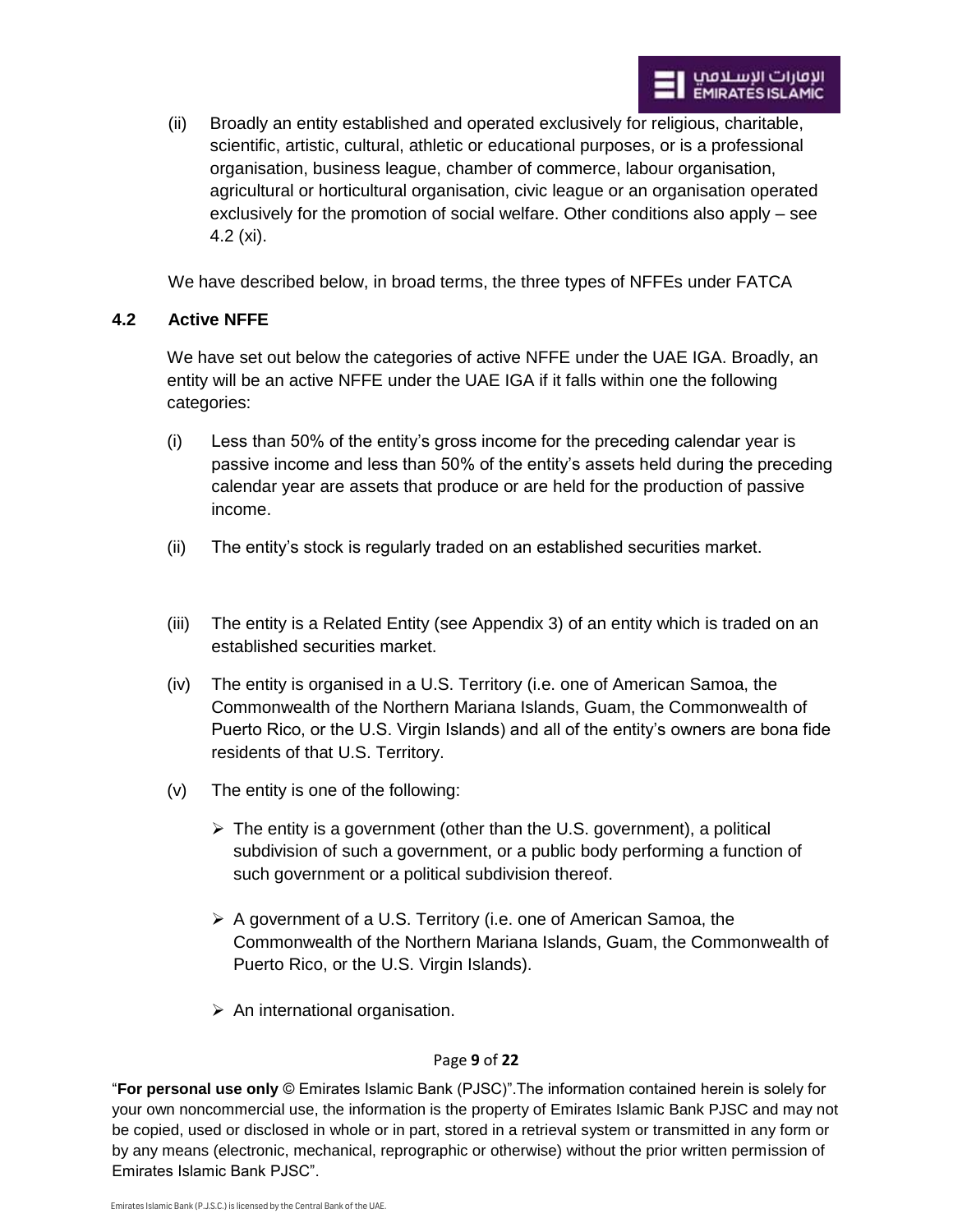- $\triangleright$  A non-U.S. central bank of issue.
- $\triangleright$  An entity wholly owned by one or more of the entities described in this paragraph (v).
- (vi) Substantially all of the entity's activities consist of holding (in whole or in part) the outstanding shares of, or providing financing and services to, one or more subsidiaries that engage in trades or businesses other than the business of a financial institution. The entity must not function or hold itself out as an investment fund (e.g. private equity fund, venture capital fund, leveraged buyout fund) or any investment vehicle whose purpose is to acquire or fund companies and then hold interests in those companies as capital assets for investment purposes.
- (vii) The entity is not yet operating a business and has no prior operating history, but is investing capital into assets with the intention of operating a business other than that of a financial institution; provided that the NFFE will not qualify for under this category 24 months after its date of initial organization.
- (viii) The entity has not been a financial institution in the last five years, and is in the process of liquidating its assets, or the entity is reorganising with the intention to continue or recommence operations in a business other than that of a financial institution.
- (ix) The entity primarily engages in financing and hedging transactions with or for Related Entities that are not financial institutions, and the entity does not provide financing or hedging services to any entity that is not a Related Entity. The entity must not be part of a group of Related Entities that is primarily engaged in a business of a financial institution.
- (x) The entity is an excepted NFFE as defined in the U.S. FATCA Regulations (see Appendix 4).
- (xi) The entity meets all of the following requirements:
	- (a) Either:
		- The entity is established and operates in its jurisdiction of residence exclusively for religious, charitable, scientific, artistic, cultural, athletic or educational purposes, or
		- The entity is established and operates in its jurisdiction of residence and is a professional organization, business league, chamber of commerce, labor

# Page **10** of **22**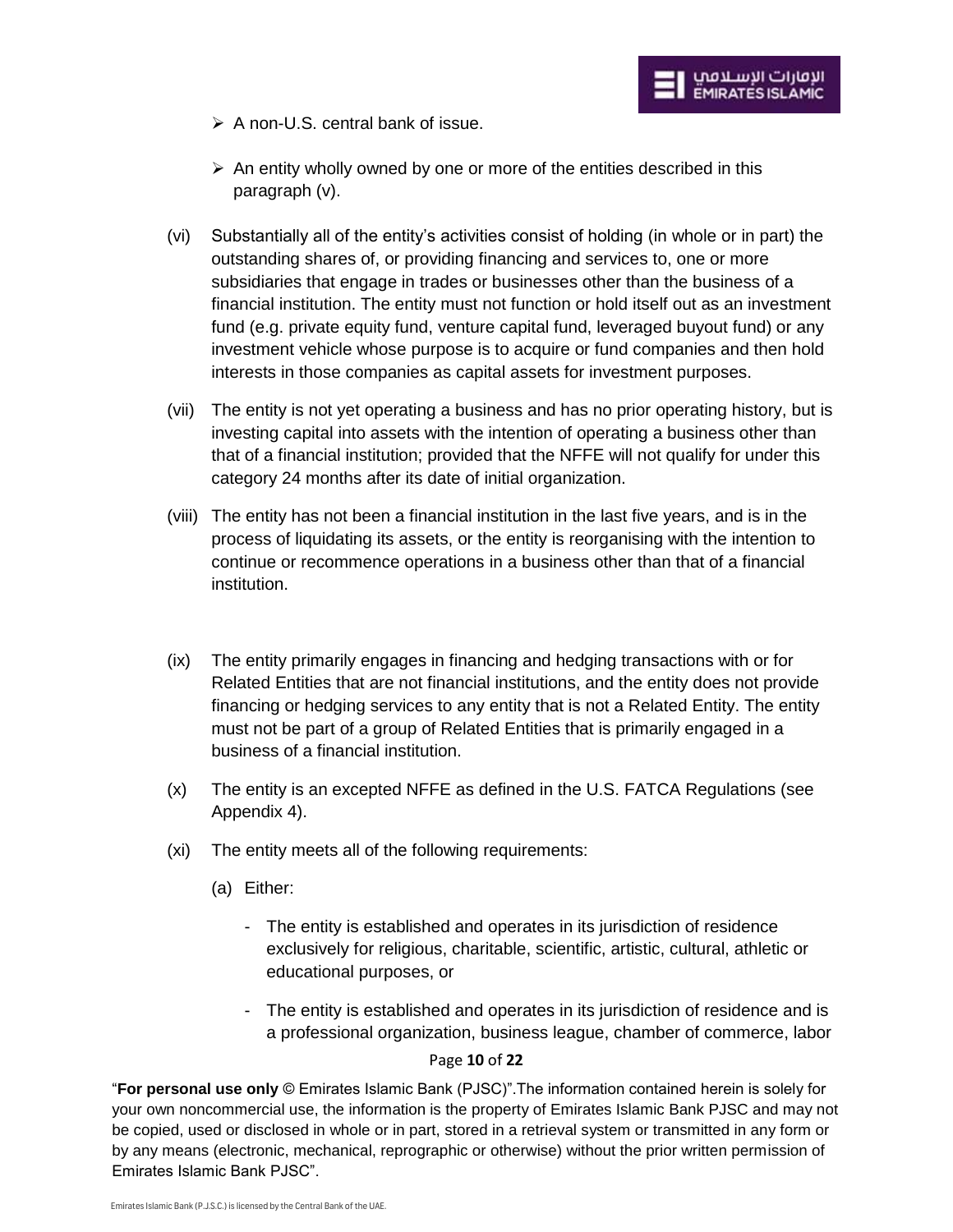organization, agricultural or horticultural organization, civic league or an organization operating exclusively for the promotion of social welfare.

- (b) The entity is exempt from income tax in its jurisdiction of residence
- (c) The entity is has no shareholders or members who have a proprietary or beneficial interest in its income or assets.
- (d) Neither the laws of the country where the entity is resident or its formation documents permit any of its income or assets to be distributed to or applied for the benefit of any private person or non-charitable entity, other than:
	- Pursuant to the conduct of its charitable activities,
	- As payment of reasonable compensation for services rendered, or
	- As payment representing the fair market value of property it has purchased.
- (e) The applicable laws of the country where the entity is resident or its formation documents require that, on its liquidation or dissolution, all of its assets are distributed to a government entity or other non-profit organization, or are transferred to the government of its jurisdiction of residence or any political subdivision thereof.

# **4.3 Direct reporting non-financial foreign entity (NFFE)**

Broadly, a direct reporting NFFE is a NFFE that has elected to register for FATCA purposes directly with and reporting information regarding its owners to the U.S. Internal Revenue Service and obtained a Global Intermediary Identification Number (GIIN).

#### **4.4 Passive NFFE**

An entity is a passive NFFE if it is neither:

a. An active NFFE or a direct reporting NFFE,

**Nor** 

b. A withholding foreign partnership or withholding foreign trust pursuant to relevant U.S. Treasury Regulations.

#### Page **11** of **22**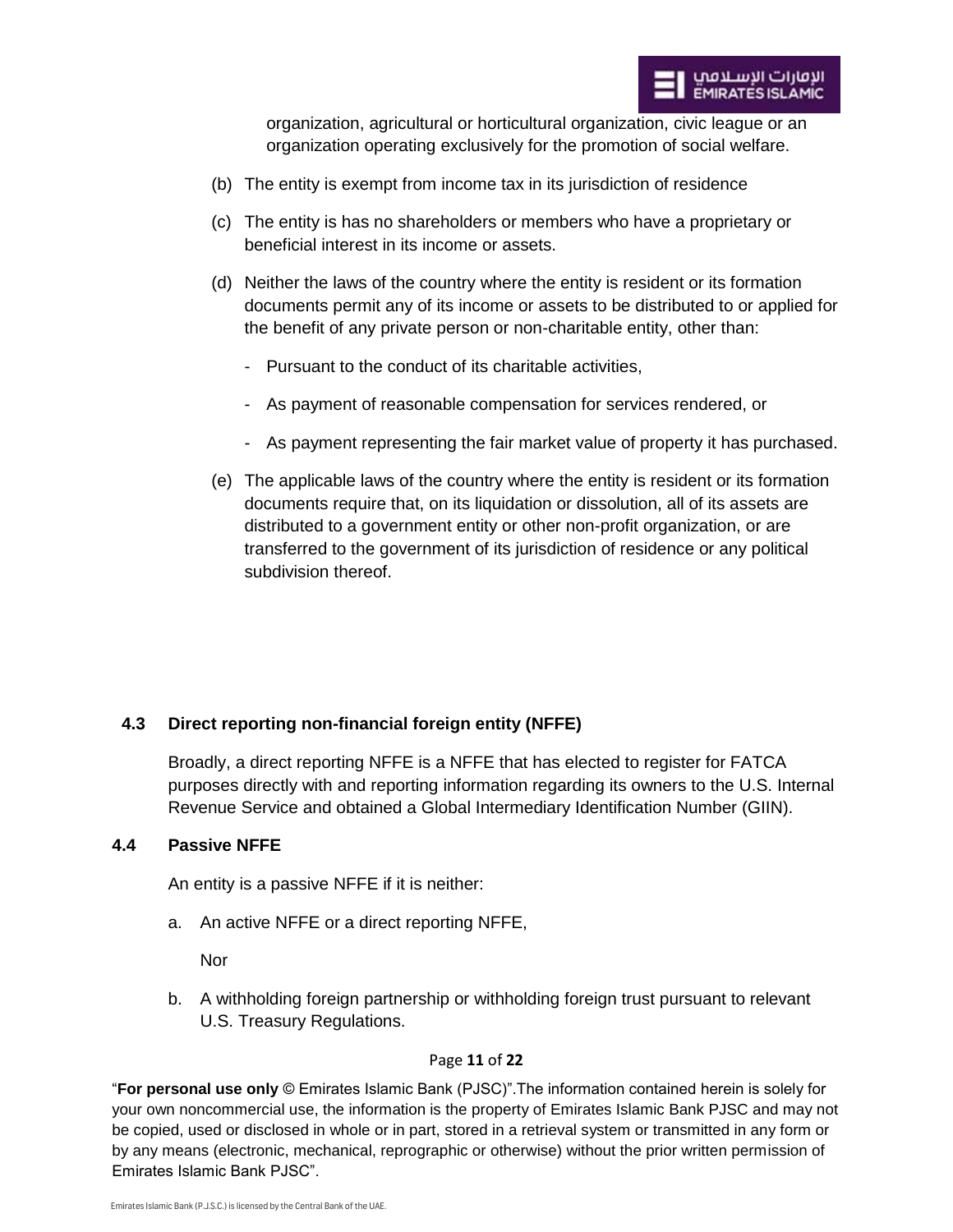An entity that is a passive NFFE is required to disclose to Emirates Islamic certain details of its U.S. Controlling Persons (if any). U.S. Controlling Persons means the natural U.S. persons who exercise control over an entity. Please note the following:

- a. In the case of a trust, a Controlling Person means the settlor, the trustees, the protector (if any), the beneficiaries or class of beneficiaries and any other natural person exercising ultimate effective control over the trust.
- b. In the case of a legal arrangement other than a trust, a Controlling Person will mean the persons in equivalent positions to those described at c above.

# **5. The entity does not fall within any of the above categories**

An example of why an entity may not fall within any of the above categories includes where an entity is a U.S. person falling within any of the following:

- a. A corporation the stock of which is regularly traded on one or more established securities markets.
- b. Any corporation that is a member of the same expanded affiliated group as a corporation described in (a) above.
- c. The United States or any wholly owned agency or instrumentality thereof.
- d. Any State of the United States, the District of Columbia, any U.S. Territory, any political subdivision of any of the foregoing, or any wholly owned agency or instrumentality of any one or more of the foregoing.
- e. Any organization exempt from taxation under section 501(a) of the U.S. Internal Revenue Code or an individual retirement plan as defined in section 7701(a) (37) of the U.S. Internal Revenue Code.
- f. Any bank as defined in section 581 of the U.S. Internal Revenue Code.
- g. Any real estate investment trust as defined in section 856 of the U.S. Internal Revenue Code.
- h. Any regulated investment company as defined in section 851 of the U.S. Internal Revenue Code or any entity registered with the U.S. Securities and Exchange Commission under the Investment Company Act of 1940 (15 U.S.C. 80a-64).

#### Page **12** of **22**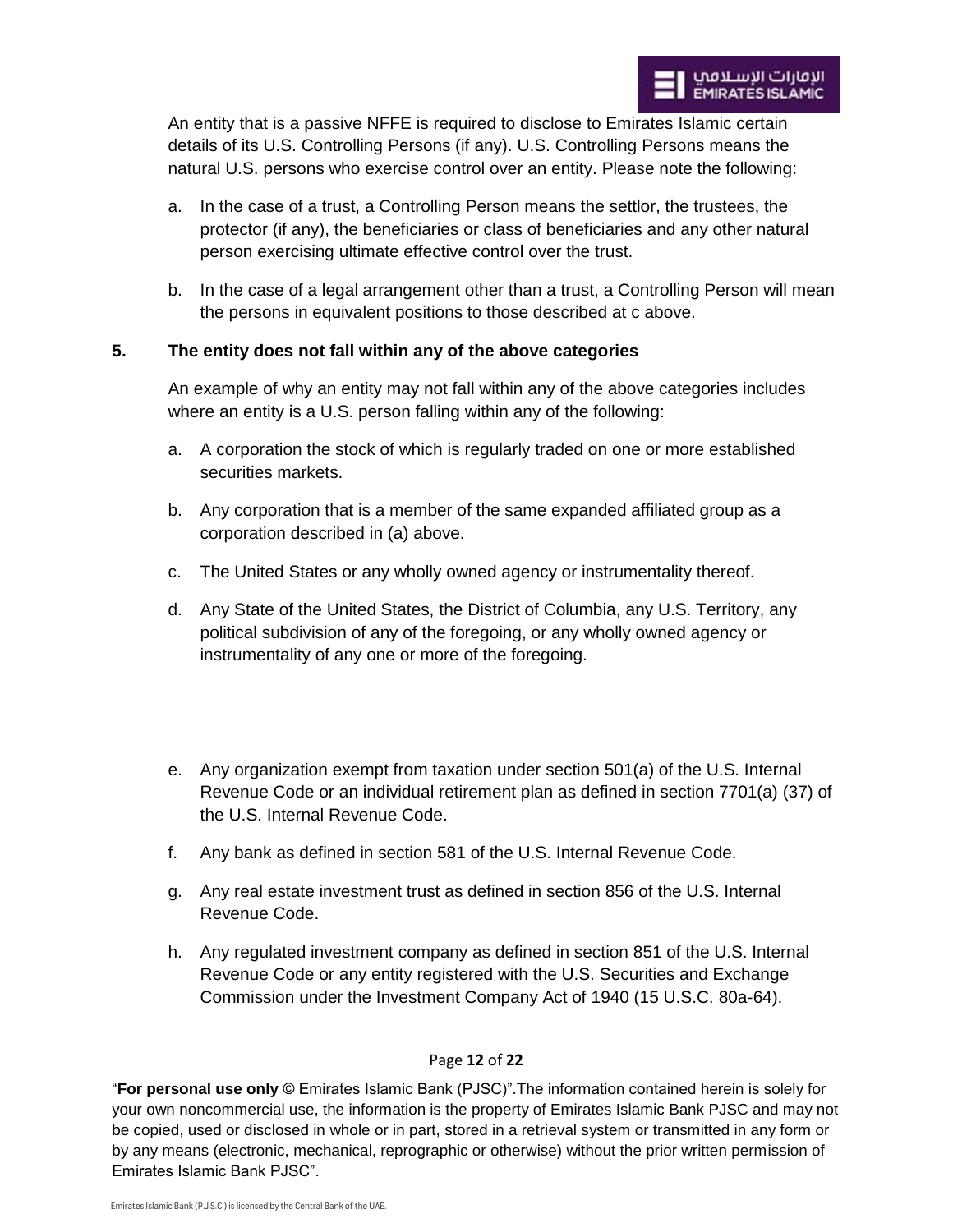- i. Any common trust fund as defined in section 584(a) of the U.S. Internal Revenue Code.
- j. Any trust that is exempt from tax under section 664(c) of the U.S. Internal Revenue Code or that is described in section 4947(a) (1) of the U.S. Internal Revenue Code.
- k. A dealer in securities, commodities, or derivative financial instruments (including notional principal contracts, futures, forwards, and options) that is registered as such under the laws of the United States or any State.
- l. A broker as defined in section 6045(c) of the U.S. Internal Revenue Code.

# **Appendix 1**

# **Non-reporting financial institution under Annex II of the UAE IGA**

The following is a list of non-reporting financial institutions (other than exempt beneficial owners) which are treated non-reporting financial institutions, i.e. qualify as deemed compliant entities, under Annex II of the UAE IGA.

Please note that there are conditions which must be met in order for any of the following to apply. If you self-certify as a non-reporting financial institution, you should ensure, together with

# Page **13** of **22**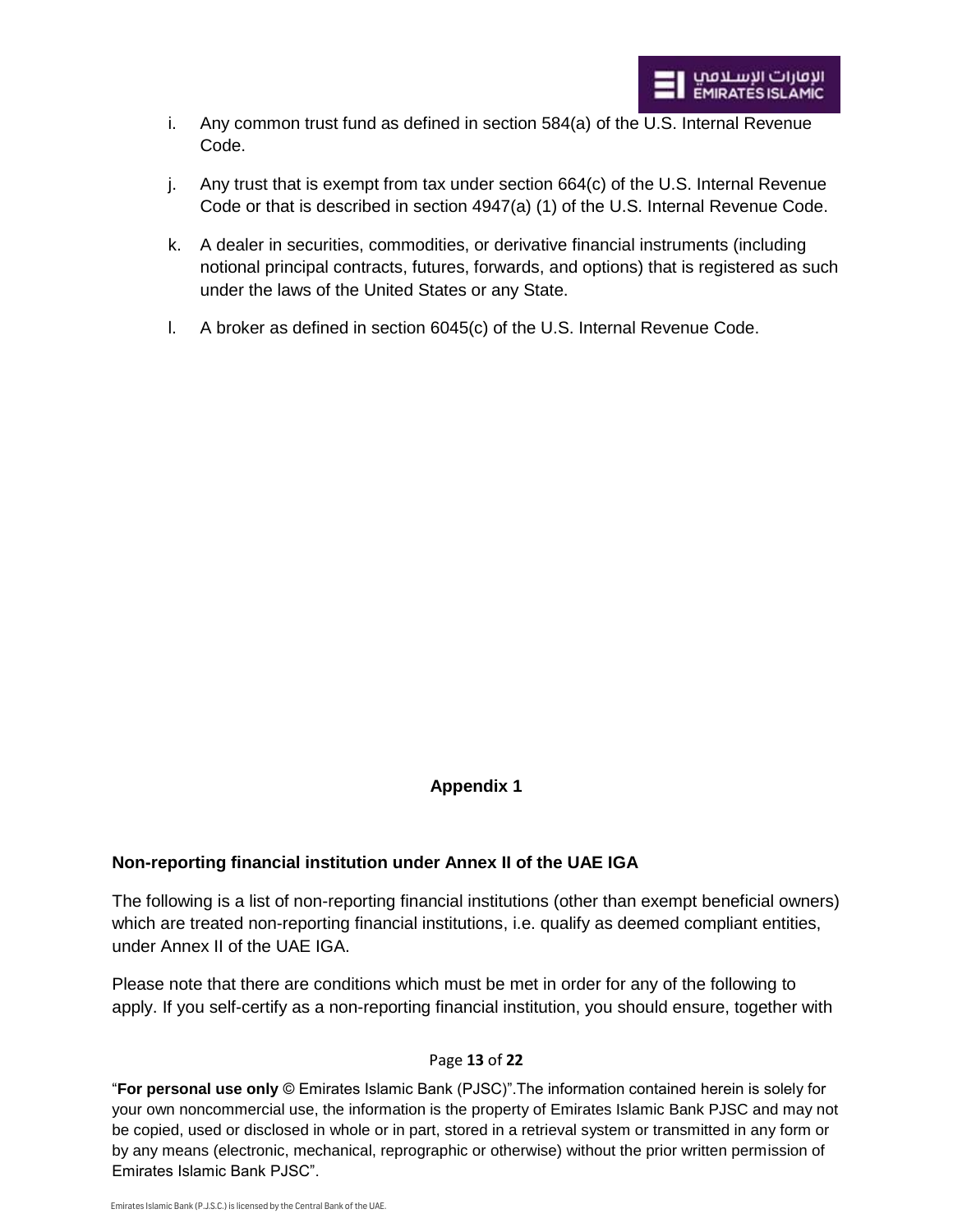your professional advisers where appropriate, that the relevant conditions (not all of which are set out below) are met.

## **1. Financial institution with a local client base**

A number of conditions must be met in order to fall within this category including a requirement that the financial institution is licensed and regulated as a financial institution in the UAE, must not have any place of business (including Related Entities with certain exceptions) outside the UAE and must not solicit customers outside the UAE.

In addition, the financial institution must be required under UAE law to identify resident account holders for certain purposes. Further, at least 98% of financial accounts by value must be held by UAE residents. The institution must also not have policies and procedures that discriminate against opening accounts for certain U.S. persons who are UAE residents.

#### **2. Local Bank**

The financial institution must satisfy a number of conditions including being regulated under UAE law as a bank or a non-profit cooperative credit or organization. Its business must consist primarily of receiving deposits from and making loans to unrelated retail customers. Further the institution must have no fixed place of business (including a Related Entity outside the UAE) and must not solicit customers outside the UAE. In addition, the institution must not have more than US\$175 million on its balance sheet, and, total assets of the institution and its related entities must not exceed US\$500 million.

# **3. Financial institution with only low value accounts**

A number of conditions must be met, in order to qualify for this status. An overview of these conditions is set out below.

The institution must be established in the UAE and may not be an Investment Entity (as defined under FATCA). Further, no financial account maintained by the institution or any Related Entity may have a balance or value in excess of US\$50,000. In addition, the institution must not have more than \$50 million in assets on its balance sheet, and the

institution and any Related Entities (see Appendix 3), taken together, do not have more than \$50 million in total assets on their consolidated or combined balance sheets.

#### **4. Qualified credit card issuer**

A number of conditions must be met, in order to qualify for this status. An overview of these conditions is set out below.

#### Page **14** of **22**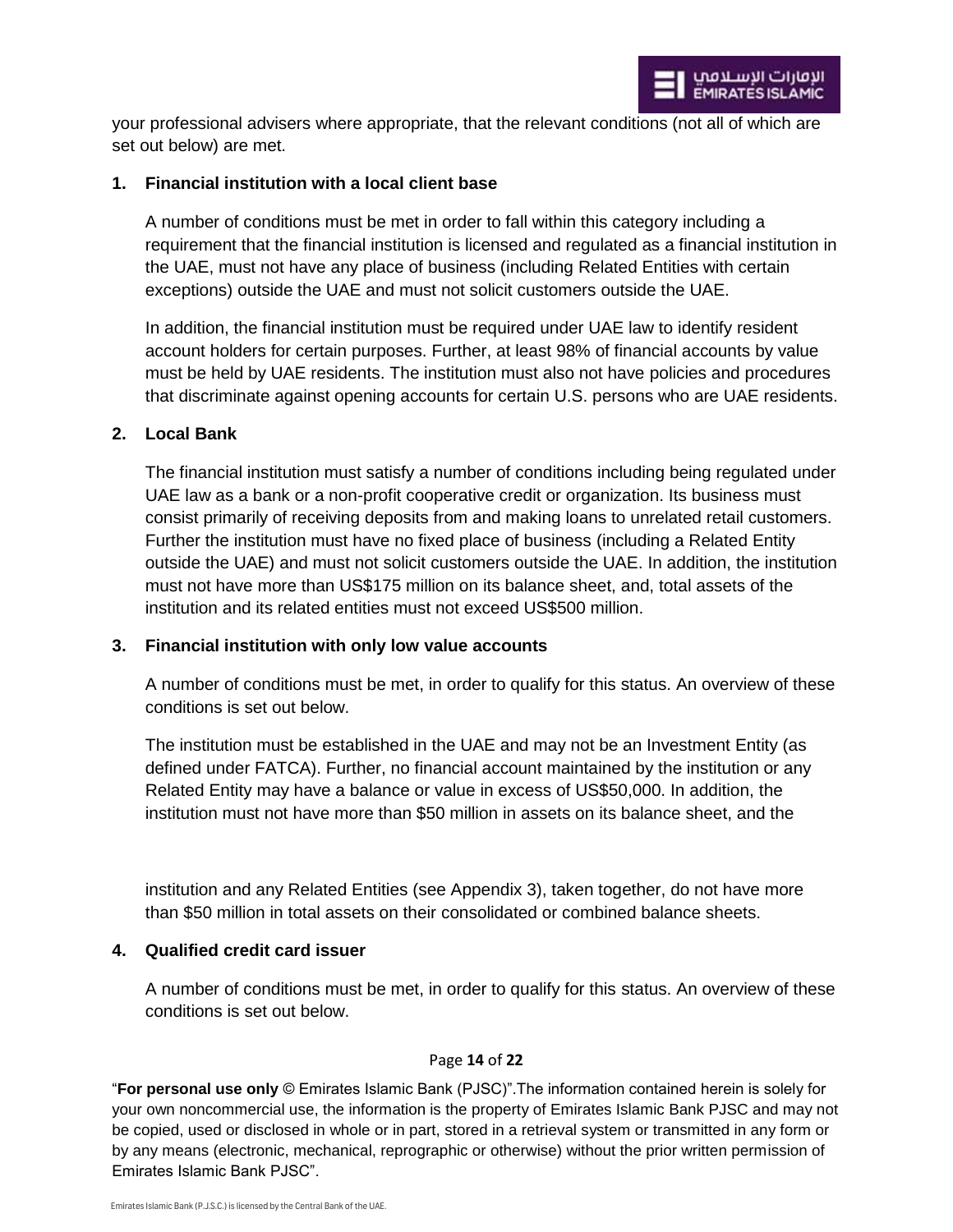The institution is a Financial Institution solely because it is an issuer of credit cards that accepts deposits only when a customer makes a payment in excess of a balance due with respect to the card and the overpayment is not immediately returned to the customer.

Further, beginning on or before 1 July 2014, the Financial Institution must implement policies and procedures to either prevent a customer deposit in excess of US\$50,000, or to ensure that any customer deposit in excess of US\$50,000 is refunded to the customer within 60 days.

# **5. Trustee documented trust**

A UAE established trust to the extent that the trustee is a reporting U.S. financial institution, reporting Model 1 FFI or participating FFI, and such trustee conducts all required FATCA reporting.

# **6. Sponsored investment entity**

This category applies to an investment entity established in the UAE that is not a qualified intermediary, withholding foreign partnership, or withholding foreign trust under U.S. Treasury Regulations. Another entity must have agreed with investment entity to act as a sponsoring entity.

The sponsoring entity must have registered as such with the IRS and must be authorized to act on behalf of the sponsored entity for FATCA purposes. Further the sponsored entity must perform all due diligence, withholding, reporting and other FATCA requirements on behalf of the sponsored entity. In addition, the sponsoring entity must register the sponsored entity when required.

# **7. Sponsored controlled foreign corporation**

A controlled foreign corporation is an entity established under UAE law where more than 50% of the total combined voting power of its shares or the total value of the shares in the company is considered owned by U.S. shareholders on any day during the taxable year of the entity and the entity is wholly owned, directly or indirectly, by a reporting U.S. financial institution that agrees to act or causes an affiliate to act as a sponsoring entity with respect to the entity. This category does not apply where the entity is a qualified intermediary,

withholding foreign partnership, or withholding foreign trust under U.S. Treasury Regulations.

In addition, the controlled foreign corporation has to share a common electronic account system with the sponsoring entity enabling it to obtain certain FATCA relevant information.

#### Page **15** of **22**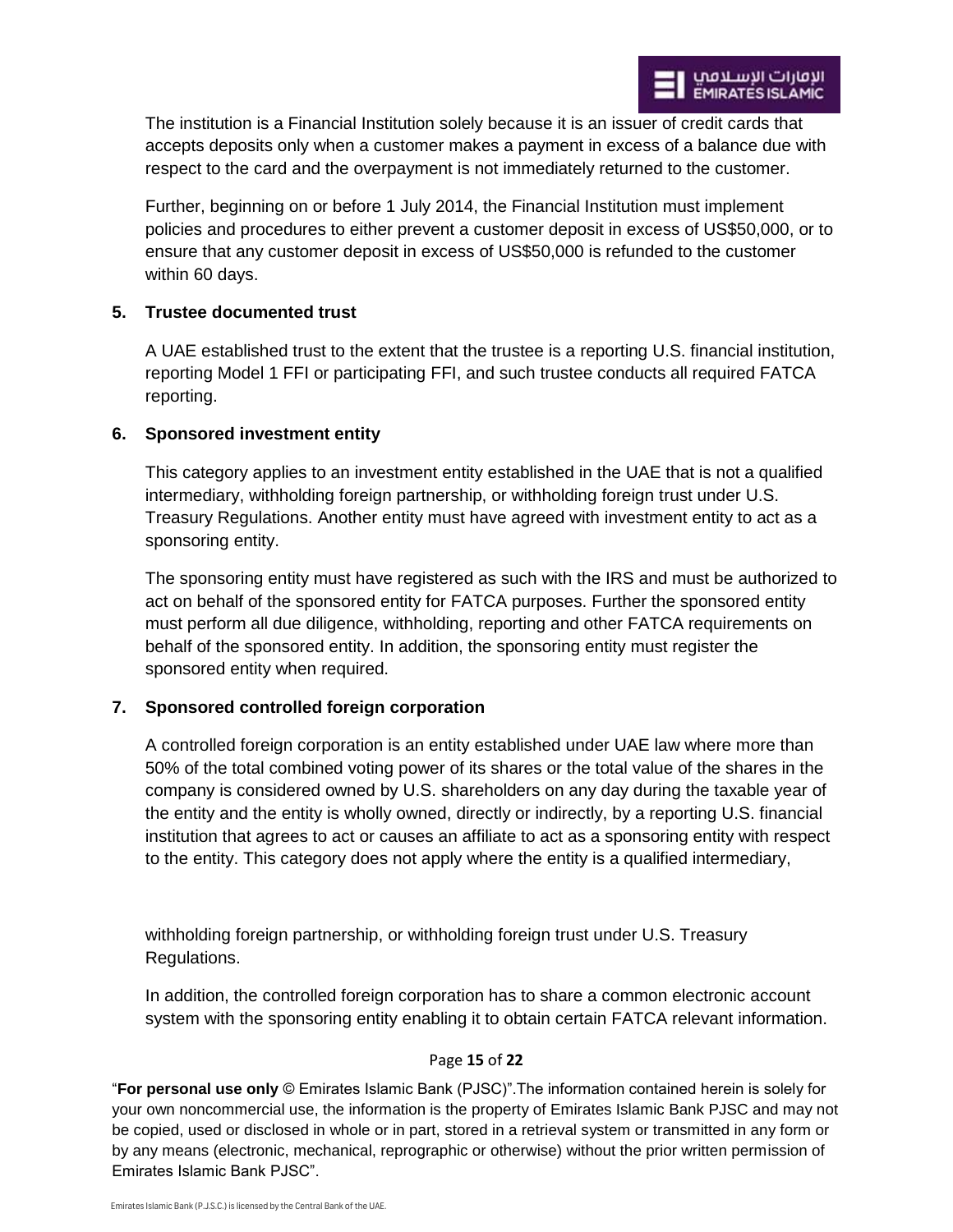The sponsoring entity must have registered as such with the IRS and must be authorized to act on behalf of the sponsored entity for FATCA purposes. Further the sponsored entity must perform all due diligence, withholding, reporting and other FATCA requirements on behalf of the sponsored entity. In addition, the sponsoring entity must register the sponsored entity when required.

# **8. Sponsored closely held investment vehicle**

A sponsored closely held investment vehicle is a financial institution which qualifies as such solely because it is an investment entity and is not a qualified intermediary, withholding foreign partnership, or withholding foreign trust under U.S. Treasury Regulations.

Further, the sponsoring entity must be a reporting U.S. financial institution, reporting Model 1 FFI or a participating FFI authorized to act on behalf of the financial institution. Further the sponsored entity must perform all due diligence, withholding, reporting and other FATCA requirements on behalf of the sponsored entity. In addition, the sponsoring entity must register the sponsored entity when required.

A sponsored closely held investment vehicle must not hold itself out as an investment vehicle for unrelated parties. Further, in order to qualify as a sponsored closely held investment vehicle, broadly, no less than 20 individuals should own all of the debt interests and equity interests in the financial institution.

#### **9. Investment advisers and investment managers**

This category applies to an investment entity established in UAE that qualifies as q financial institution solely because it manages portfolios, renders investment advice to and acts on behalf of, or manages portfolios for, and acts on behalf of, customers for the purposes of investing, managing, or administering funds in the name of the customer with a financial institution other than a non-participating financial institution.

#### **10. Collective investment vehicle**

This category applies to an investment entity established in UAE that is regulated as a collective investment vehicle, provided that all of the interests in the collective investment vehicle are held by or through one or more of the following: exempt beneficial owners, active NFFEs, U.S. persons that are not specified U.S. persons, or financial institutions that are not non-participating financial institutions.

#### Page **16** of **22**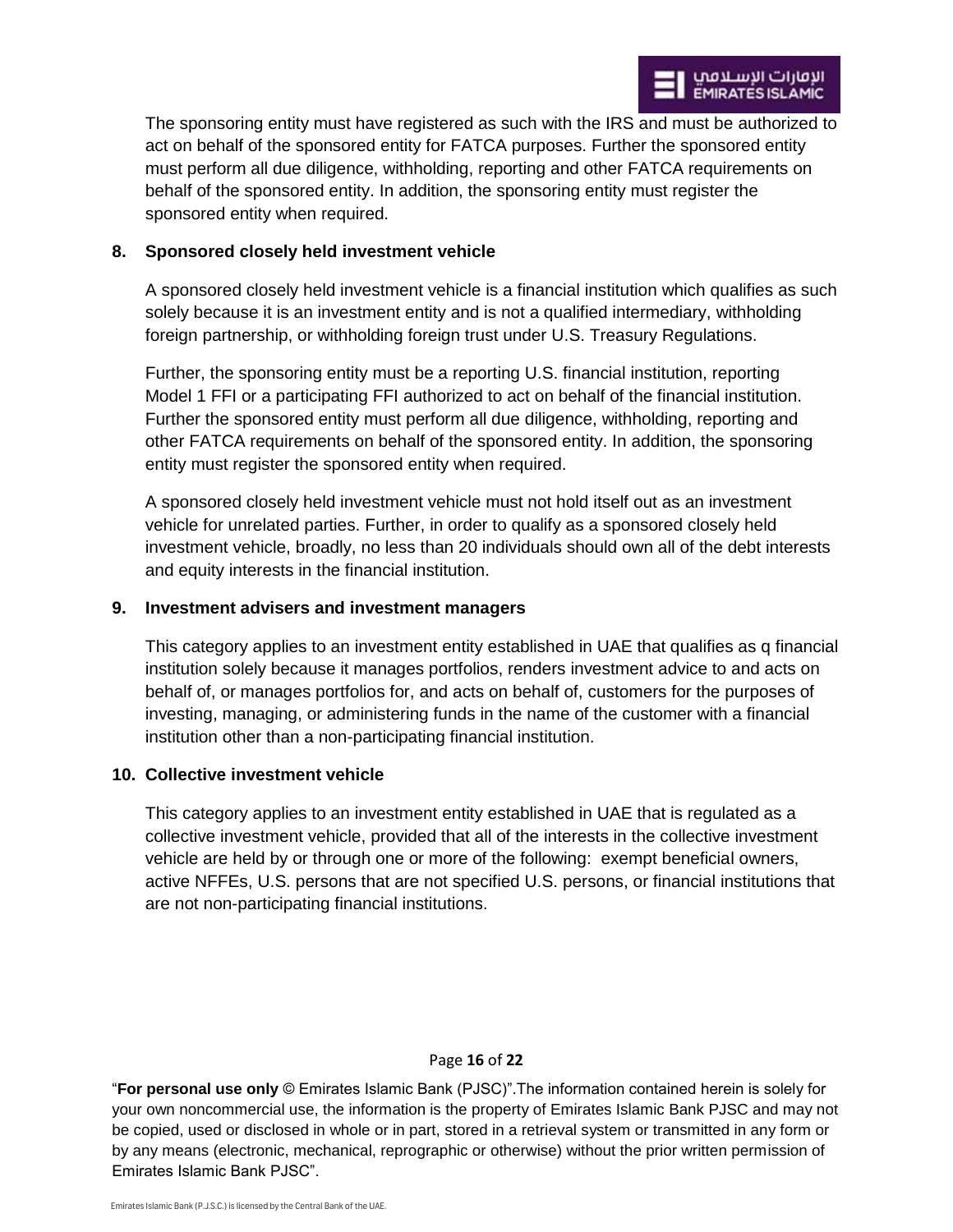# **Appendix 2**

# **Deemed compliant entities under the U.S. FATCA Regulations**

Entities listed below and meeting the relevant requirements, should qualify as deemed compliant entities for FATCA purposes.

Please note that there are conditions which must be met in order for any of the following to apply. If you self-certify as a non-reporting financial institution, you should ensure, together with your professional advisers where appropriate, that the relevant conditions (not all of which are set out below) are met.

#### **2.1 Registered deemed compliant entities**

a. Local FFI

Broadly the same conditions apply under the FATCA Regulations as under the UAE IGA for financial institutions with a local client base (see Appendix 1 category 1).

b. Non-reporting members of participating FFI groups

An FFI that is a member of a participating FFI group is described in this paragraph if it meets certain requirements including implementing policies to ensure that it transfers accounts held by U.S persons, recalcitrant account holders or non-participating FFIs to an affiliate that falls within one of a number of specified FATCA categories, closes the account or becomes a participating FFI.

c. Qualified collective investment vehicles

A number of conditions must be met in order to fall within this category including that the FFI must be an FFI solely because it is an investment entity, and it is regulated as an investment fund or its manager is regulated in respect of the investment fund. Further, each holder of record of direct debt interests in the FFI in excess of \$50,000, and of any direct equity interests in the vehicle must fall within one of a number of specified entities or individuals.

In the case of an FFI that is part of an expanded affiliated group, all other FFIs in the expanded affiliated group have to fall within certain categories.

d. Restricted funds

This category applies to an entity that meets certain requirements including:

# Page **17** of **22**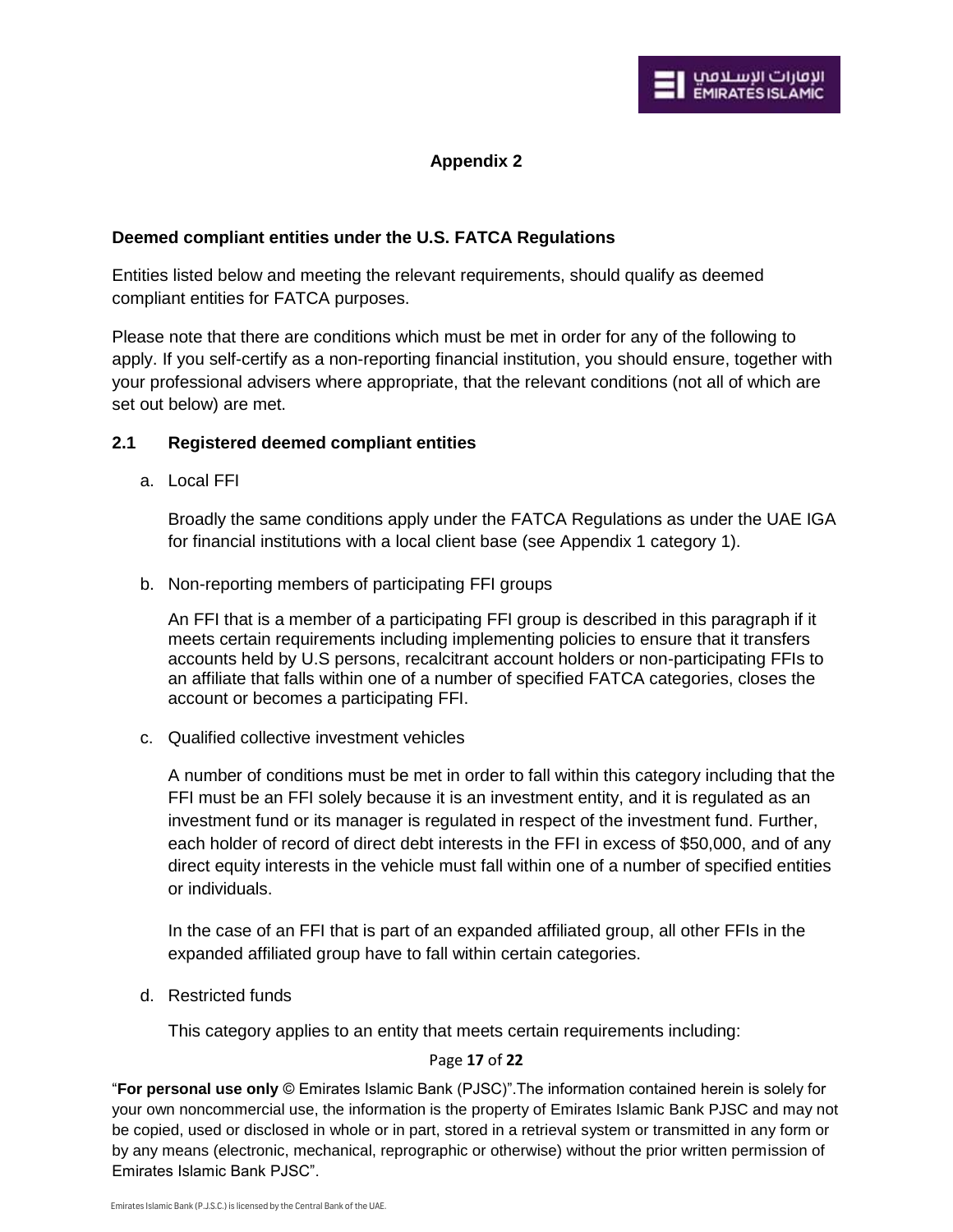

- The entity is a financial institution solely because it is an investment entity, and it is regulated as an investment fund or its manager is regulated in respect of the investment fund.
- Interests issued directly by the fund are redeemed by or transferred by the fund rather than sold by investors on any secondary market.
- Interests that are not issued directly by the fund are sold through specific entities and according to specific requirements.

In addition, the entity has to comply with certain requirements regarding account opening and management. In the case of an FFI that is part of an expanded affiliated group, all other FFIs in the expanded affiliated group have to fall within certain categories.

e. Qualified credit card issuer

-

The conditions to be a qualified credit card issuer are similar to those under the UAE IGA (see Appendix 1 category 4). However, there is no requirement for the credit card issuer to be a UAE entity.

f. Sponsored investment entity and sponsored controlled foreign corporations

The conditions to be a sponsored investment entity or a sponsored controlled foreign corporation are similar to those under the UAE IGA (see Appendix 1 categories 6 and 7). However, under the FATCA Regulations, there is no requirement for the sponsored entities to be established in the UAE.

#### **2.2 Certified deemed compliant entities**

a. Non-registering local bank

The conditions to be a non-registering local bank are similar to those under the UAE IGA (see Appendix 1 category 2). However, there is no requirement that the entity is licensed and regulated under UAE law.

b. FFIs with low value accounts

The conditions to be an FFI with low value accounts are similar to those under the UAE IGA (see Appendix 1 category 3). However, there is no requirement that the entity is established under UAE law.

c. Sponsored, closely held investment vehicles

#### Page **18** of **22**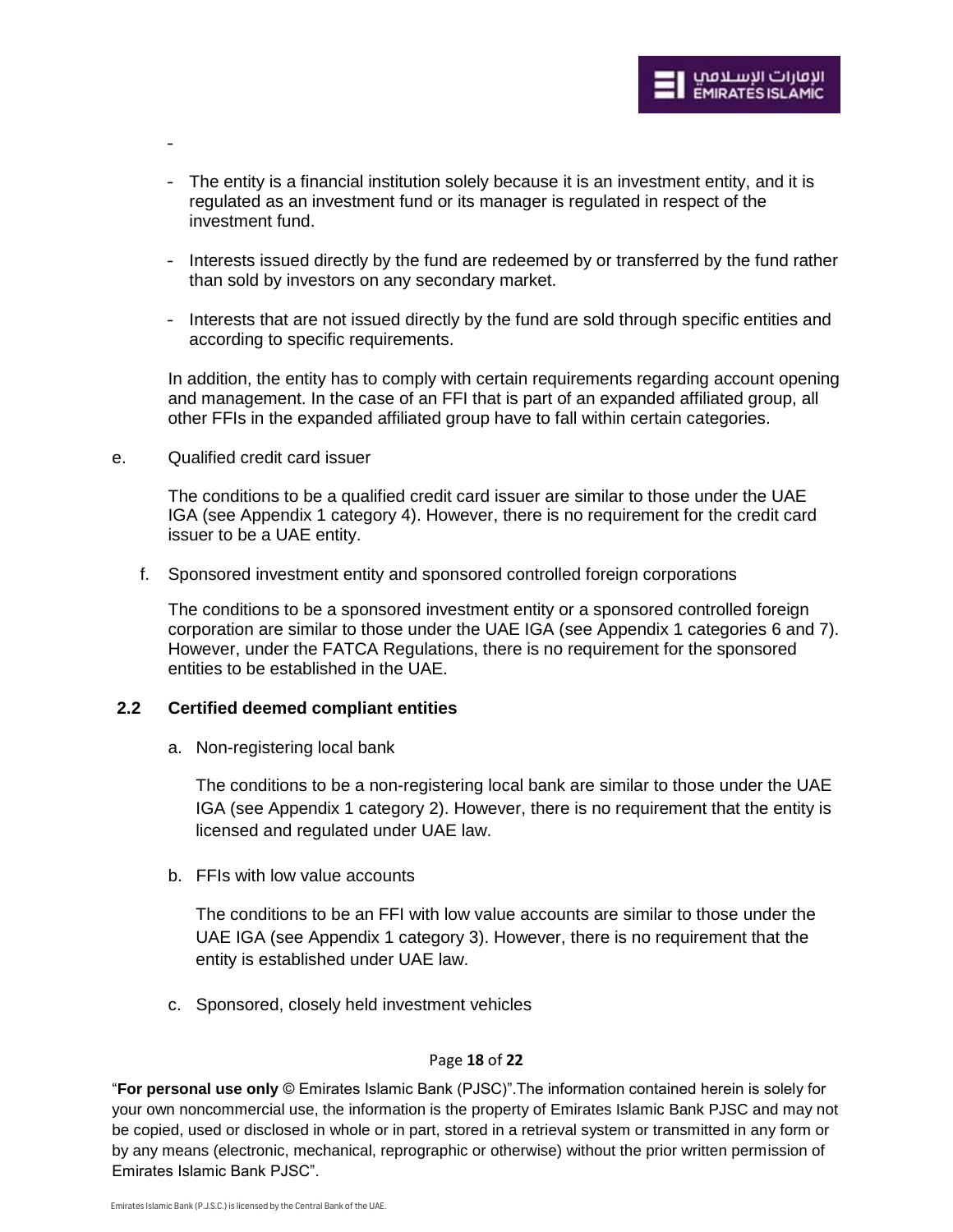The conditions to be an FFI with low value accounts are similar to those under the UAE IGA (see Appendix 1 category 8). However, there is no requirement that the entity is established under UAE law.

d. Limited life debt investment entities

In order to fall in this category an entity must be an investment entity which existed on 17 January 2013 and which was formed and operated for the purpose of purchasing specific types of debt interests and holding those assets subject to reinvestment only under prescribed circumstances until maturity. A trust indenture or similar agreement must require the entity it to pay to its investors all amounts that they are due to receive no later than a set date or period following the maturity of the last asset.

Further, substantially all assets must be debt instruments or interests in such instruments and all payments to investors must be cleared or transferred through an entity that is FATCA compliant.

This deemed compliant status only applies where the trustee or another person is not authorized to fulfill the obligations of a participating FFI on behalf of the entity.

e. Investment advisers and investment managers

This category applies to an investment entity that qualifies as a financial institution and does not maintain financial accounts.

#### Page **19** of **22**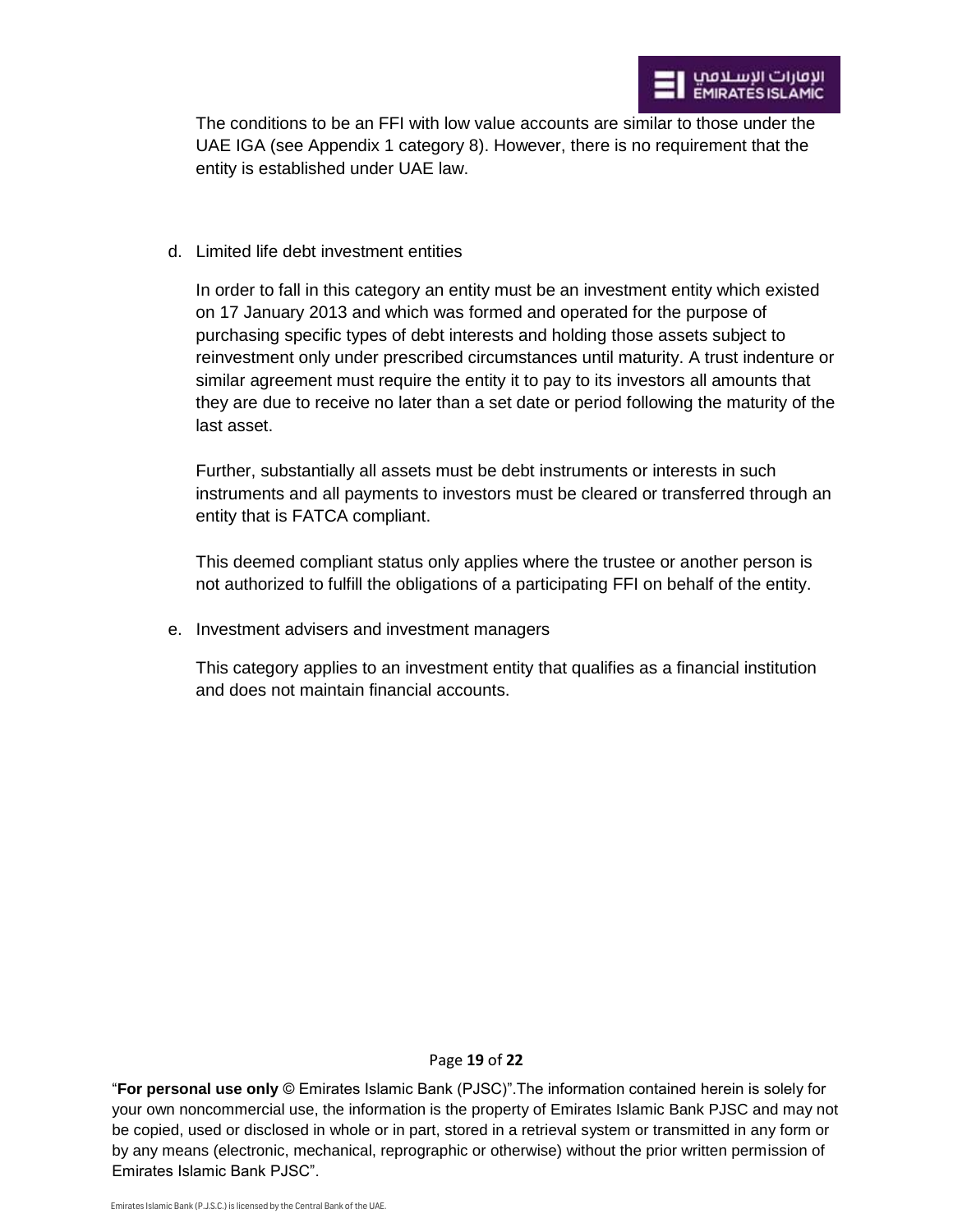# **Appendix 3**

# **Expanded Affiliated Group**

Broadly, an expanded affiliated group means one or more chains of entities connected through ownership with a common parent, provided that: (i) the common parent corporation owns directly more than 50% of the total voting power and value of the stock of at least one other corporation; and (ii) stock representing more than 50% of the total voting power and value the stock of each other corporation is owned directly or indirectly by one or more of the other corporations. An expanded affiliated group also includes any entity that is not treated as a corporation for U.S. federal income tax purposes if members of the group own more than 50% (by value) of the capital or profits interest (in the case of a partnership) or more than 50% (by value) of the beneficial interests (in the case of a trust) of the entity.

# **Regularly traded on an established securities market**

Broadly, under the FATCA Regulations, interests of a company are treated as "regularly traded on an established securities market" if more than 50% of the company's voting shares and total shares must be listed on an exchange that is officially recognized and supervised by a governmental authority in which the market is located during the previous calendar year and trades in the company's shares must take place (other than in *de minimis* quantities) on at least 60 days in the previous calendar year and total number of shares in each class traded during the year must be at least 10% of average number of shares in that class.

Broadly, under the UAE IGA, interests of a company are treated as "regularly traded on an established securities market" if there is a meaningful volume of trading with respect to the interests on an ongoing basis on an exchange that is officially recognized and supervised by a governmental authority in which the market is located and that has a meaningful annual value of shares traded on the exchange.

# **Related Entities**

An Entity is a "Related Entity" of another Entity if either Entity controls the other Entity, or the two Entities are under common control. For this purpose control includes direct or indirect ownership of more than 50% of the vote or value in an Entity. Notwithstanding the foregoing, the UAE may treat an Entity as not a Related Entity of another Entity if the two Entities are not members of the same expanded affiliated group under FATCA.

#### Page **20** of **22**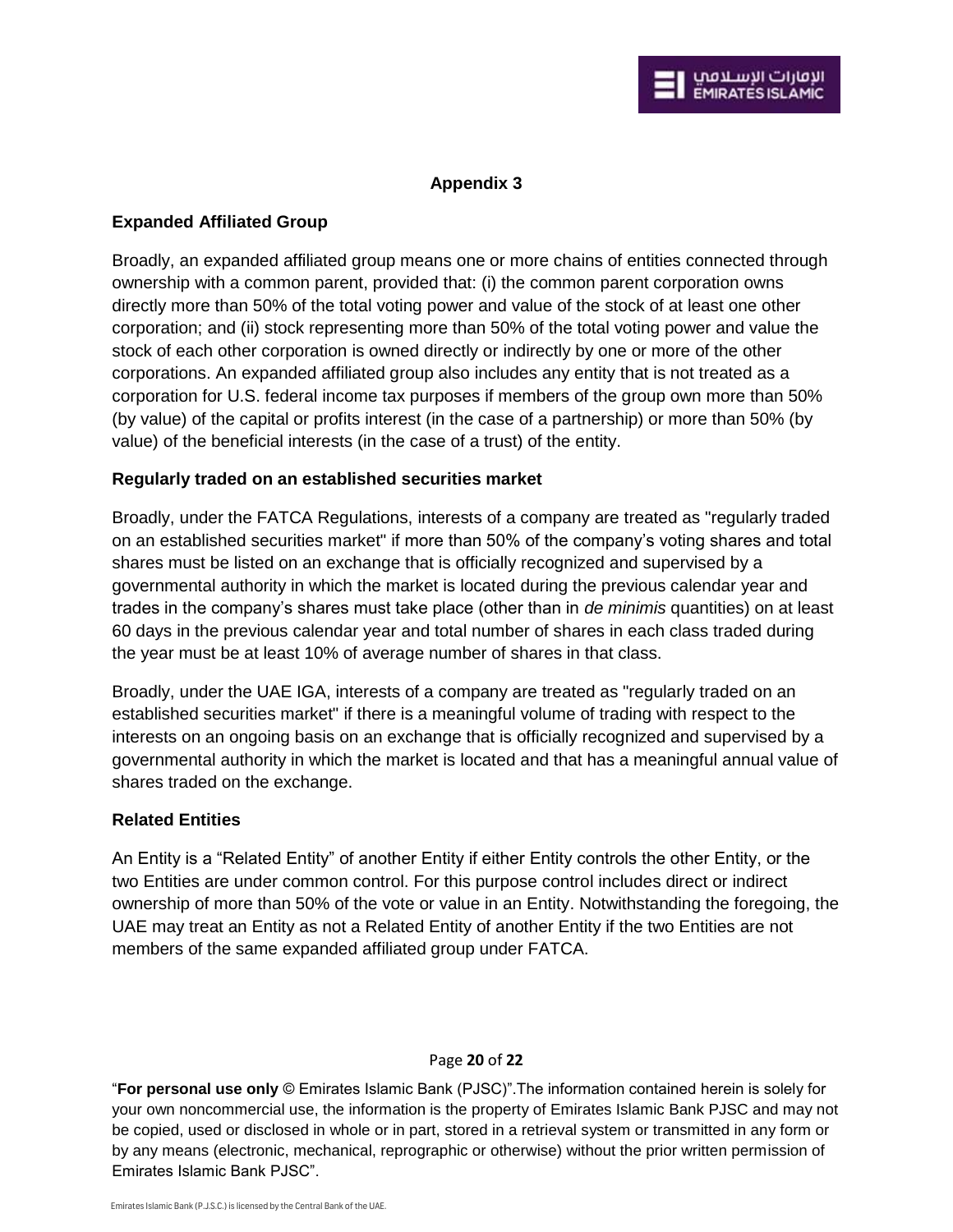# **Appendix 4**

# **Excepted NFFEs under the U.S. FATCA Regulations**

An overview of entities that will be treated as "excepted NFFEs" under U.S. FATCA Regulations is set out below.

Please note that there are conditions which must be met in order for any of the above to apply. You should ensure, together with your professional advisers where appropriate, that these conditions are met and that, in fact, you qualify for one of the below Excepted NFFE categories.

- 1. An NFFE that is a Qualified Intermediary, Withholding Partnership or a Withholding Trust, as these terms are defined for U.S. tax purposes.
- 2. A company whose shares are regularly traded on one or more established securities markets for the calendar year.
- 3. A corporation in the same expanded affiliated group of an entity at 2 above.
- 4. An entity that is incorporated or organized under the laws of any U.S. territory and which is directly or indirectly owned by one or more *bona fide* residents of the U.S. territory of which the entity is organized.
- 5. An Active NFFE as defined in the U.S. FATCA Regulations. Broadly, an Active NFFE is an NFFE if less than 50% of the entity's gross income for the preceding taxable year is passive income and less than 50% of the assets held by the entity during the preceding taxable year are assets that produce or are held for the production of passive income.
- 6. The entity is a holding company, treasury centre or captive finance company that is a member of a nonfinancial group (as defined under FATCA), or is a start-up company, an entity liquidating or emerging from bankruptcy, or is a non-profit organisation. In all cases, certain conditions must be met to be treated as an entity qualifying under this paragraph 6.
- 7. The entity is a direct reporting NFFE, i.e. registers with and, among others, provides information to the IRS on its substantial U.S. owners.
- 8. The entity is a sponsored direct reporting NFFE, i.e. one that is a direct reporting NFFE and another entity has agreed to act as a sponsoring entity for FATCA purposes.

#### Page **21** of **22**